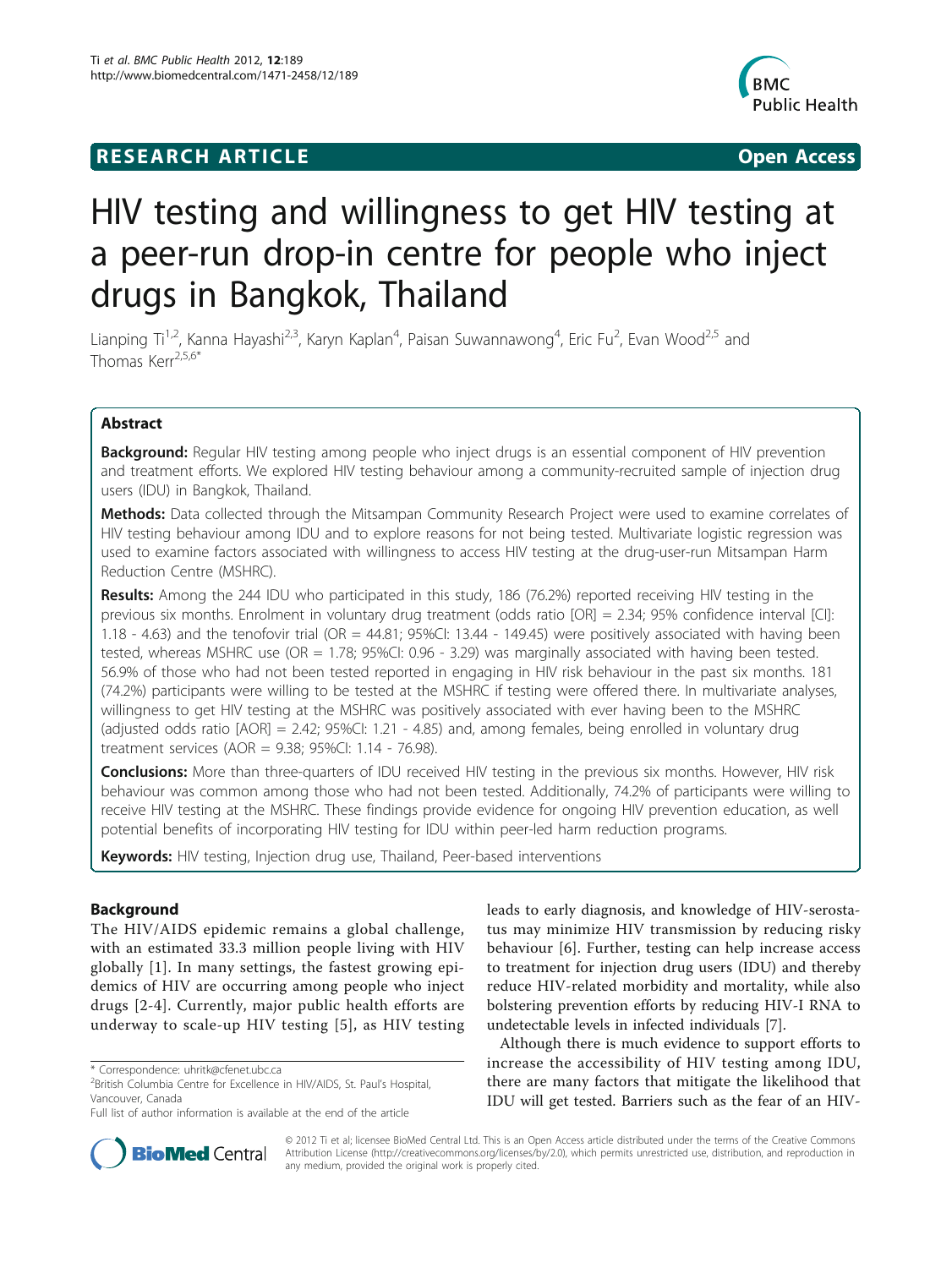positive test result, HIV-related stigma, and the resulting impacts on relationships with family and public authorities are among the reasons why IDU do not get tested for HIV [[8,9\]](#page-7-0). In Thailand, where the prevalence of HIV among IDU is as high as 50% [[10](#page-7-0)], an excessive focus on drug law enforcement has likely contributed to the suboptimal coverage of HIV prevention, treatment and care among this population [[11,12\]](#page-7-0). For example, some public hospitals reportedly collect and share information concerning patients' drug use behaviour with police in Thailand [[11\]](#page-7-0). This compromising of patient confidentiality prevents many IDU from wanting to use government testing services, especially given that, in order to qualify for a free HIV test at public testing clinics, IDU must declare their risk behaviour (P. Sririrund, personal communication, April 30, 2011). In addition, if IDU were to get HIV testing at private clinics, there would be the burden of the cost of an HIV test imposed upon them. Collectively, these barriers could potentially undermine access to HIV testing among this population. Recent studies have found that uptake of HIV testing among IDU in parts of Asia is as low as 20% annually [[13\]](#page-7-0).

Several studies have shown that peer-based interventions for drug users can often extend the reach and effectiveness of conventional public health programs [[14,15](#page-7-0)], especially in settings where drug use is heavily penalized, as in Thailand [[16\]](#page-7-0). There has been increasing interest in novel, low-threshold methods of HIV testing, including peer-based testing [[17,18\]](#page-7-0). However, there are currently no peer-based models of HIV testing in Thailand, and concerns have been expressed regarding the inadequate voluntary counselling and HIV testing services offered to IDU in this setting [[11](#page-7-0)]. Given that knowledge of HIV-positive serostatus can reduce the health burden associated with HIV/AIDS among IDU, and HIV testing and counselling continue to be supported by international health organizations globally [[19](#page-7-0),[20](#page-7-0)], the lack of these services in Thailand has prompted calls for increased voluntary counselling, testing and information services across the country [[11\]](#page-7-0).

According to the Reference Group to the United Nations on HIV and Injecting Drug Use, there are an estimated 160,000 IDU living in Thailand [\[2](#page-7-0)], of whom the majority are male and between the ages of 30-40 years [\[16,21](#page-7-0)]. While there exists some evidence indicating why individuals engaging in illicit drug use have low uptake of HIV testing services [\[21](#page-7-0)], little is known about the factors that influence HIV testing among IDU in Thailand. Therefore, we sought to investigate the prevalence and correlates of HIV testing behaviour among a community-recruited sample of IDU in Bangkok, Thailand. As well, given the growing interest in low-threshold and peer-based HIV testing programs, we also sought to assess willingness to get tested for HIV at a drug-user-run drop-in centre in Bangkok.

## Methods

The Mitsampan Community Research Project (MSCRP) is a collaborative research project involving the Mitsampan Harm Reduction Centre (Bangkok, Thailand), the Thai AIDS Treatment Action Group (Bangkok, Thailand), Chulalongkorn University (Bangkok, Thailand) and the British Columbia Centre for Excellence in HIV/ AIDS (Vancouver, Canada). During June and July of 2009, the research partners undertook a cross-sectional study involving 317 community-recruited IDU. Potential participants were recruited through peer-based outreach efforts and word of mouth. Study participants were then invited to attend the MSHRC to participate in the study. All participants provided informed consent and completed an interviewer-administered questionnaire eliciting information about demographic characteristics, drug use, HIV risk behaviour, criminal justice system exposure, and experiences with health care. All participants were given 350 baht (approximately US\$11) upon completion of the questionnaire. The study has been approved by the research ethics boards of the University of British Columbia and Chulalongkorn University.

For the present analyses, we restricted the study sample to individuals who were HIV-negative or of unknown HIV serostatus. As a first step, we compared IDU who had and had not been tested for HIV in the past six months using the Pearson  $\chi^2$  test and Fisher's exact test (when one or more cells contained values less than or equal to five). Among the participants who had not been tested for HIV in the past six months, we examined the prevalence of ongoing HIV risk behaviour and asked them to indicate reasons why they had not been tested. Second, we compared IDU who were and were not willing to get free HIV testing at MSHRC, again using the Pearson  $\chi^2$  test and Fisher's exact test (when one or more cells contained values less than or equal to five). The "willingness to get free HIV testing at MSHRC" variable referred to whether participants would get tested at least once at the peer-run drop-in centre. Specifically, we asked: "If the MSHRC offered free HIV testing with pre- and post-counselling (including referrals to clinics/hospitals), would you take the test?" We then built a multivariate logistic regression model to identify independent predictors of willingness to get free HIV testing at MSHRC by including all variables that were associated with the outcome at the  $p \leq$ 0.10 level in bivariate analyses.

Variables considered in both initial bivariate analyses included: gender, median age, relationship status (married/common law, regular partner vs. separated, dating, single), education level  $($  secondary school vs.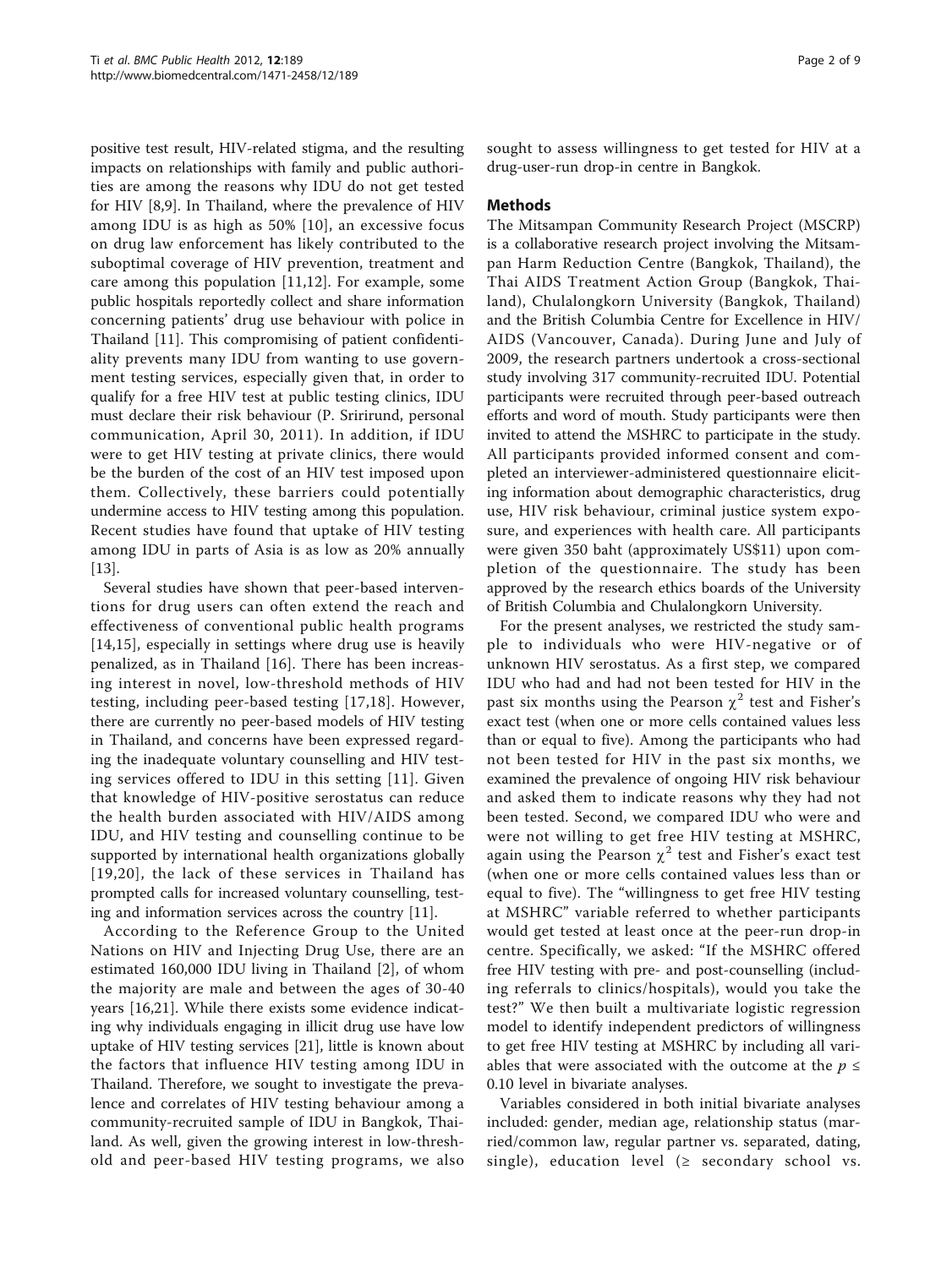< secondary school), heroin injection in the past six months ( $>$  once per week vs.  $\leq$  once per week), midazolam injection in the past six months (> once per week  $vs. ≤ once per week)$ , methamphetamine injection in the past six months ( $>$  once per week vs.  $\leq$  once per week), lent or borrowed syringes to/from others in the past six months (yes vs. no), enrolled in voluntary drug treatment in the past six months (yes vs. no), had unprotected sex in the past six months (yes vs. no), incarceration in the past six months (yes vs. no), reporting barriers to accessing health services (any barriers vs. no barriers), and having ever been to MSHRC (yes vs. no). Our barriers to testing variable included the following: limited hours of operation, long wait times, didn't know where to go, jail, detention, prison, no identification, identification registered somewhere else, no money, was treated poorly by healthcare professionals, fear of sharing information of drug using status with the police and/or narcotics control board, difficulty keeping appointments, transportation, and others. Additionally, because Bangkok was a site of the tenofovir trial (a preexposure prophylaxis trial) that included IDU, being enrolled in the tenofovir trial (yes vs. no) was also considered in the first bivariate analyses focused on HIV testing behaviour in the past six months. All  $p$ -values were two-sided.

## Results

In total, 244 individuals who were HIV-negative or of unknown HIV serostatus were included in the study, including 77 (31.6%) females. The median age of the participants at the time of interview was 37 years (range: 20 - 72 years). In total, 186 (76.2%) participants reported that they had been tested for HIV in the past six months. As indicated in Table [1,](#page-3-0) results show that being enrolled in voluntary drug treatment in the past six months (odds ratio [OR] = 2.34; 95% confidence interval [CI]:  $1.18 - 4.63$ ) and being in the tenofovir trial (OR = 44.81; 95% CI: 13.44 - 149.45) were positively associated with having been tested for HIV. As well, having been to MSHRC (OR = 1.78; 95%CI: 0.96 - 3.29) was marginally associated with having been tested for HIV. Although the odds ratio for the incarceration variable could not be calculated because one cell contained a zero, there was a trend towards a positive association between having been incarcerated in the past six months and having been tested for HIV. Of the 58 participants who were not tested for HIV, 41 responded to the question: "Why haven't you taken an HIV test?" Of these, 27 (65.9%) stated that they believed they were HIV-negative. However, 33 (56.9%) participants who did not get an HIV test engaged in at least one of the following risky behaviours in the past six months: syringe borrowing, syringe lending, or unprotected vaginal or anal intercourse.

In total, 181 (74.2%) participants responded that they were willing to get tested at the MSHRC. As shown in Table [2,](#page-4-0) factors positively associated with a willingness to be tested for HIV at the MSHRC included being enrolled in voluntary drug treatment in the past six months (OR = 1.94; 95%CI: 1.02 - 3.68), reporting a barrier to accessing health services (OR =  $1.99$ ;  $95\%$ CI:  $1.05$ - 3.77), and having been to the MSHRC (OR = 3.17; 95%CI: 1.68 - 6.01). There was also a marginally significant association between willingness to get tested at the MSHRC and having lent or borrowed syringes to/from others in the past six months ( $OR = 2.36$ ; 95%CI: 0.94 -5.90). Additionally, female sex was negatively associated with willingness to be tested for HIV at the MSHRC  $(OR = 0.46; 95\% CI: 0.26 - 0.84).$ 

Table [3](#page-5-0) presents the results of multivariate analyses of factors associated with willingness to get HIV testing at the MSHRC. As indicated here, having been to the MSHRC (adjusted odds ratio [AOR] = 2.42; 95%CI: 1.21 - 4.85) remained positively associated with willingness to get HIV testing at the peer-run drop-in centre. An analysis of interactions was then conducted between gender and enrolment in voluntary drug treatment in the past six months. A positive association between willingness to be tested at the MSHRC and being enrolled in voluntary drug treatment was found for females (AOR = 9.38; 95%CI: 1.14 - 76.98), while a marginal positive association between willingness to get tested for HIV at the MSHRC and non-enrolment in voluntary drug treatment was found for males  $(AOR = 2.07; 95\% CI: 0.98 -$ 4.39).

## **Discussion**

In the present study, we found that HIV testing was common among Thai IDU, with 76.2% reporting that they had been tested in the past six months. Having been enrolled in voluntary drug treatment and being enrolled in the tenofovir trial was positively associated with having been tested for HIV, while having been to the MSHRC was marginally associated. Among those who had not been tested for HIV in the past six months, approximately 56% had recently engaged in some form of HIV risk behaviour. We also found that almost three-quarters of the sample (74.2%) expressed willingness to get tested for HIV at the drug-user-run MSHRC. In a multivariate analysis, having been to MSHRC was independently and positively associated with willingness to get tested at MSHRC. Enrolment in voluntary drug treatment was also associated with willingness to get tested at the MSHRC, although this relationship interacted with gender, with women in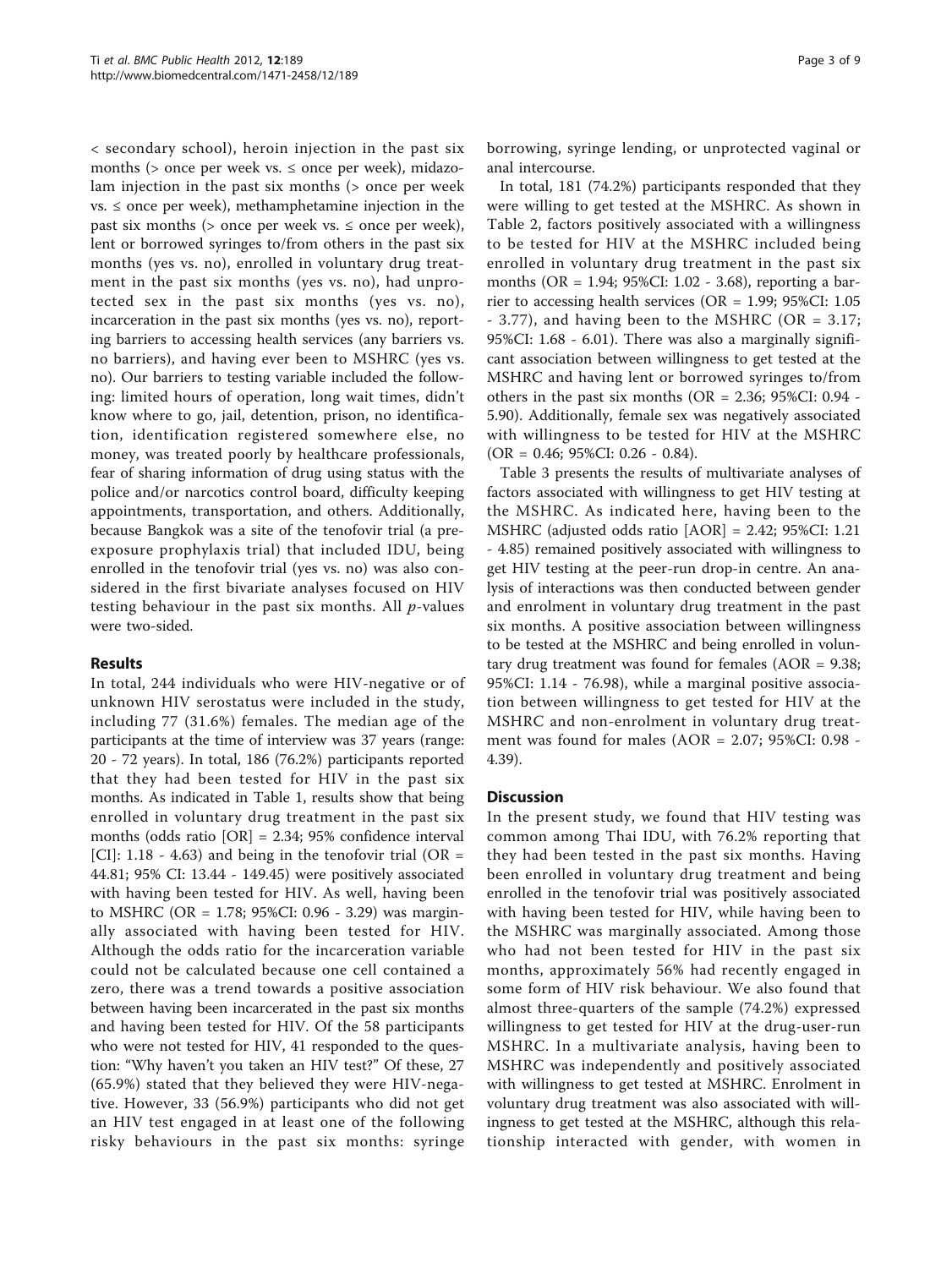## <span id="page-3-0"></span>Table 1 Bivariate analyses of factors associated with being tested for HIV in the past six months among IDU in Bangkok, Thailand (n = 244)

| Yes<br>Characteristic<br>No<br>Odds Ratio(95% CI)<br>$p$ - value<br>186 (76.2%)<br>58 (23.8%)<br>Gender<br>Female<br>54 (29.0)<br>23 (39.7)<br>$0.62$ $(0.34 - 1.15)$<br>0.13<br>Male<br>132 (71.0)<br>35 (60.3)<br>Median age<br>$\geq$ 37 years old<br>96 (51.6)<br>$1.51$ $(0.83 - 2.74)$<br>0.17<br>24 (41.4)<br>< 37 years old<br>90 (48.4)<br>34 (58.6)<br>Relationship status<br>Married/common law, regular partner<br>100 (53.8)<br>33 (56.9)<br>$0.88$ $(0.49 - 1.60)$<br>0.68<br>Separated, dating, single<br>86 (46.2)<br>25(43.1)<br><b>Education level</b><br>$\ge$ secondary education<br>66 (35.5)<br>23 (39.7)<br>$0.84$ (0.46 - 1.53)<br>0.56<br>< secondary education<br>120 (64.5)<br>35 (60.3)<br>Heroin injection*<br>> once per week<br>54 (29.0)<br>0.97<br>17 (29.3)<br>$0.99$ $(0.52 - 1.89)$<br>132 (71.0)<br>41 (70.7)<br>$\leq$ once per week<br>Midazolam injection*<br>> once per week<br>32 (55.2)<br>$1.29$ (0.71 - 2.33)<br>0.41<br>114(61.3)<br>$\le$ once per week<br>72 (38.7)<br>26 (44.8)<br>Methamphetamine injection*<br>> once per week<br>71 (38.2)<br>18 (31.0)<br>$1.37$ (0.73 - 2.58)<br>0.32<br>$\le$ once per week<br>115 (61.8)<br>40 (69.0)<br>Lent or borrowed syringes to/from others*<br>$1.17$ (0.53 - 2.62)<br>Yes<br>33 (17.7)<br>9(15.5)<br>0.70<br><b>No</b><br>153 (82.3)<br>49 (84.5)<br>Enrolled in voluntary drug treatment*<br>Yes<br>75 (40.3)<br>13 (22.4)<br>$2.34$ $(1.18 - 4.63)$<br>0.01<br>No<br>111 (59.7)<br>45 (77.6)<br>Had unprotected sex*<br>Yes<br>29 (50.0)<br>0.67<br>87 (46.8)<br>$0.88$ $(0.49 - 1.59)$<br>No<br>99 (53.2)<br>29 (50.0)<br>Incarceration*<br>11(5.9)<br>0(0.0)<br>0.07<br>Yes<br>$\qquad \qquad -$<br>175 (94.1)<br>No<br>58 (100.0)<br>Reporting barriers to accessing health services<br>68 (36.6)<br>21 (36.2)<br>$1.02$ (0.55 - 1.87)<br>0.96<br>Any barriers<br>No barriers<br>37 (63.8)<br>118 (63.4)<br>Ever been to MSHRC<br>Yes<br>90 (48.4)<br>20 (34.5)<br>$1.78$ (0.96 - 3.29)<br>0.06<br>No<br>96 (51.6)<br>38 (65.5)<br>In tenofovir trial<br>Yes<br>132 (71.0)<br>3(5.2)<br>44.81 (13.44 - 149.45)<br>< 0.01<br>No<br>54 (29.0)<br>55 (94.8) | Tested for HIV in past six months n (%) |  |  |  |  |  |  |
|---------------------------------------------------------------------------------------------------------------------------------------------------------------------------------------------------------------------------------------------------------------------------------------------------------------------------------------------------------------------------------------------------------------------------------------------------------------------------------------------------------------------------------------------------------------------------------------------------------------------------------------------------------------------------------------------------------------------------------------------------------------------------------------------------------------------------------------------------------------------------------------------------------------------------------------------------------------------------------------------------------------------------------------------------------------------------------------------------------------------------------------------------------------------------------------------------------------------------------------------------------------------------------------------------------------------------------------------------------------------------------------------------------------------------------------------------------------------------------------------------------------------------------------------------------------------------------------------------------------------------------------------------------------------------------------------------------------------------------------------------------------------------------------------------------------------------------------------------------------------------------------------------------------------------------------------------------------------------------------------------------------------------------------------------------------------------------------------------------------------------------------------------------------|-----------------------------------------|--|--|--|--|--|--|
|                                                                                                                                                                                                                                                                                                                                                                                                                                                                                                                                                                                                                                                                                                                                                                                                                                                                                                                                                                                                                                                                                                                                                                                                                                                                                                                                                                                                                                                                                                                                                                                                                                                                                                                                                                                                                                                                                                                                                                                                                                                                                                                                                               |                                         |  |  |  |  |  |  |
|                                                                                                                                                                                                                                                                                                                                                                                                                                                                                                                                                                                                                                                                                                                                                                                                                                                                                                                                                                                                                                                                                                                                                                                                                                                                                                                                                                                                                                                                                                                                                                                                                                                                                                                                                                                                                                                                                                                                                                                                                                                                                                                                                               |                                         |  |  |  |  |  |  |
|                                                                                                                                                                                                                                                                                                                                                                                                                                                                                                                                                                                                                                                                                                                                                                                                                                                                                                                                                                                                                                                                                                                                                                                                                                                                                                                                                                                                                                                                                                                                                                                                                                                                                                                                                                                                                                                                                                                                                                                                                                                                                                                                                               |                                         |  |  |  |  |  |  |
|                                                                                                                                                                                                                                                                                                                                                                                                                                                                                                                                                                                                                                                                                                                                                                                                                                                                                                                                                                                                                                                                                                                                                                                                                                                                                                                                                                                                                                                                                                                                                                                                                                                                                                                                                                                                                                                                                                                                                                                                                                                                                                                                                               |                                         |  |  |  |  |  |  |
|                                                                                                                                                                                                                                                                                                                                                                                                                                                                                                                                                                                                                                                                                                                                                                                                                                                                                                                                                                                                                                                                                                                                                                                                                                                                                                                                                                                                                                                                                                                                                                                                                                                                                                                                                                                                                                                                                                                                                                                                                                                                                                                                                               |                                         |  |  |  |  |  |  |
|                                                                                                                                                                                                                                                                                                                                                                                                                                                                                                                                                                                                                                                                                                                                                                                                                                                                                                                                                                                                                                                                                                                                                                                                                                                                                                                                                                                                                                                                                                                                                                                                                                                                                                                                                                                                                                                                                                                                                                                                                                                                                                                                                               |                                         |  |  |  |  |  |  |
|                                                                                                                                                                                                                                                                                                                                                                                                                                                                                                                                                                                                                                                                                                                                                                                                                                                                                                                                                                                                                                                                                                                                                                                                                                                                                                                                                                                                                                                                                                                                                                                                                                                                                                                                                                                                                                                                                                                                                                                                                                                                                                                                                               |                                         |  |  |  |  |  |  |
|                                                                                                                                                                                                                                                                                                                                                                                                                                                                                                                                                                                                                                                                                                                                                                                                                                                                                                                                                                                                                                                                                                                                                                                                                                                                                                                                                                                                                                                                                                                                                                                                                                                                                                                                                                                                                                                                                                                                                                                                                                                                                                                                                               |                                         |  |  |  |  |  |  |
|                                                                                                                                                                                                                                                                                                                                                                                                                                                                                                                                                                                                                                                                                                                                                                                                                                                                                                                                                                                                                                                                                                                                                                                                                                                                                                                                                                                                                                                                                                                                                                                                                                                                                                                                                                                                                                                                                                                                                                                                                                                                                                                                                               |                                         |  |  |  |  |  |  |
|                                                                                                                                                                                                                                                                                                                                                                                                                                                                                                                                                                                                                                                                                                                                                                                                                                                                                                                                                                                                                                                                                                                                                                                                                                                                                                                                                                                                                                                                                                                                                                                                                                                                                                                                                                                                                                                                                                                                                                                                                                                                                                                                                               |                                         |  |  |  |  |  |  |
|                                                                                                                                                                                                                                                                                                                                                                                                                                                                                                                                                                                                                                                                                                                                                                                                                                                                                                                                                                                                                                                                                                                                                                                                                                                                                                                                                                                                                                                                                                                                                                                                                                                                                                                                                                                                                                                                                                                                                                                                                                                                                                                                                               |                                         |  |  |  |  |  |  |
|                                                                                                                                                                                                                                                                                                                                                                                                                                                                                                                                                                                                                                                                                                                                                                                                                                                                                                                                                                                                                                                                                                                                                                                                                                                                                                                                                                                                                                                                                                                                                                                                                                                                                                                                                                                                                                                                                                                                                                                                                                                                                                                                                               |                                         |  |  |  |  |  |  |
|                                                                                                                                                                                                                                                                                                                                                                                                                                                                                                                                                                                                                                                                                                                                                                                                                                                                                                                                                                                                                                                                                                                                                                                                                                                                                                                                                                                                                                                                                                                                                                                                                                                                                                                                                                                                                                                                                                                                                                                                                                                                                                                                                               |                                         |  |  |  |  |  |  |
|                                                                                                                                                                                                                                                                                                                                                                                                                                                                                                                                                                                                                                                                                                                                                                                                                                                                                                                                                                                                                                                                                                                                                                                                                                                                                                                                                                                                                                                                                                                                                                                                                                                                                                                                                                                                                                                                                                                                                                                                                                                                                                                                                               |                                         |  |  |  |  |  |  |
|                                                                                                                                                                                                                                                                                                                                                                                                                                                                                                                                                                                                                                                                                                                                                                                                                                                                                                                                                                                                                                                                                                                                                                                                                                                                                                                                                                                                                                                                                                                                                                                                                                                                                                                                                                                                                                                                                                                                                                                                                                                                                                                                                               |                                         |  |  |  |  |  |  |
|                                                                                                                                                                                                                                                                                                                                                                                                                                                                                                                                                                                                                                                                                                                                                                                                                                                                                                                                                                                                                                                                                                                                                                                                                                                                                                                                                                                                                                                                                                                                                                                                                                                                                                                                                                                                                                                                                                                                                                                                                                                                                                                                                               |                                         |  |  |  |  |  |  |
|                                                                                                                                                                                                                                                                                                                                                                                                                                                                                                                                                                                                                                                                                                                                                                                                                                                                                                                                                                                                                                                                                                                                                                                                                                                                                                                                                                                                                                                                                                                                                                                                                                                                                                                                                                                                                                                                                                                                                                                                                                                                                                                                                               |                                         |  |  |  |  |  |  |
|                                                                                                                                                                                                                                                                                                                                                                                                                                                                                                                                                                                                                                                                                                                                                                                                                                                                                                                                                                                                                                                                                                                                                                                                                                                                                                                                                                                                                                                                                                                                                                                                                                                                                                                                                                                                                                                                                                                                                                                                                                                                                                                                                               |                                         |  |  |  |  |  |  |
|                                                                                                                                                                                                                                                                                                                                                                                                                                                                                                                                                                                                                                                                                                                                                                                                                                                                                                                                                                                                                                                                                                                                                                                                                                                                                                                                                                                                                                                                                                                                                                                                                                                                                                                                                                                                                                                                                                                                                                                                                                                                                                                                                               |                                         |  |  |  |  |  |  |
|                                                                                                                                                                                                                                                                                                                                                                                                                                                                                                                                                                                                                                                                                                                                                                                                                                                                                                                                                                                                                                                                                                                                                                                                                                                                                                                                                                                                                                                                                                                                                                                                                                                                                                                                                                                                                                                                                                                                                                                                                                                                                                                                                               |                                         |  |  |  |  |  |  |
|                                                                                                                                                                                                                                                                                                                                                                                                                                                                                                                                                                                                                                                                                                                                                                                                                                                                                                                                                                                                                                                                                                                                                                                                                                                                                                                                                                                                                                                                                                                                                                                                                                                                                                                                                                                                                                                                                                                                                                                                                                                                                                                                                               |                                         |  |  |  |  |  |  |
|                                                                                                                                                                                                                                                                                                                                                                                                                                                                                                                                                                                                                                                                                                                                                                                                                                                                                                                                                                                                                                                                                                                                                                                                                                                                                                                                                                                                                                                                                                                                                                                                                                                                                                                                                                                                                                                                                                                                                                                                                                                                                                                                                               |                                         |  |  |  |  |  |  |
|                                                                                                                                                                                                                                                                                                                                                                                                                                                                                                                                                                                                                                                                                                                                                                                                                                                                                                                                                                                                                                                                                                                                                                                                                                                                                                                                                                                                                                                                                                                                                                                                                                                                                                                                                                                                                                                                                                                                                                                                                                                                                                                                                               |                                         |  |  |  |  |  |  |
|                                                                                                                                                                                                                                                                                                                                                                                                                                                                                                                                                                                                                                                                                                                                                                                                                                                                                                                                                                                                                                                                                                                                                                                                                                                                                                                                                                                                                                                                                                                                                                                                                                                                                                                                                                                                                                                                                                                                                                                                                                                                                                                                                               |                                         |  |  |  |  |  |  |
|                                                                                                                                                                                                                                                                                                                                                                                                                                                                                                                                                                                                                                                                                                                                                                                                                                                                                                                                                                                                                                                                                                                                                                                                                                                                                                                                                                                                                                                                                                                                                                                                                                                                                                                                                                                                                                                                                                                                                                                                                                                                                                                                                               |                                         |  |  |  |  |  |  |
|                                                                                                                                                                                                                                                                                                                                                                                                                                                                                                                                                                                                                                                                                                                                                                                                                                                                                                                                                                                                                                                                                                                                                                                                                                                                                                                                                                                                                                                                                                                                                                                                                                                                                                                                                                                                                                                                                                                                                                                                                                                                                                                                                               |                                         |  |  |  |  |  |  |
|                                                                                                                                                                                                                                                                                                                                                                                                                                                                                                                                                                                                                                                                                                                                                                                                                                                                                                                                                                                                                                                                                                                                                                                                                                                                                                                                                                                                                                                                                                                                                                                                                                                                                                                                                                                                                                                                                                                                                                                                                                                                                                                                                               |                                         |  |  |  |  |  |  |
|                                                                                                                                                                                                                                                                                                                                                                                                                                                                                                                                                                                                                                                                                                                                                                                                                                                                                                                                                                                                                                                                                                                                                                                                                                                                                                                                                                                                                                                                                                                                                                                                                                                                                                                                                                                                                                                                                                                                                                                                                                                                                                                                                               |                                         |  |  |  |  |  |  |
|                                                                                                                                                                                                                                                                                                                                                                                                                                                                                                                                                                                                                                                                                                                                                                                                                                                                                                                                                                                                                                                                                                                                                                                                                                                                                                                                                                                                                                                                                                                                                                                                                                                                                                                                                                                                                                                                                                                                                                                                                                                                                                                                                               |                                         |  |  |  |  |  |  |
|                                                                                                                                                                                                                                                                                                                                                                                                                                                                                                                                                                                                                                                                                                                                                                                                                                                                                                                                                                                                                                                                                                                                                                                                                                                                                                                                                                                                                                                                                                                                                                                                                                                                                                                                                                                                                                                                                                                                                                                                                                                                                                                                                               |                                         |  |  |  |  |  |  |
|                                                                                                                                                                                                                                                                                                                                                                                                                                                                                                                                                                                                                                                                                                                                                                                                                                                                                                                                                                                                                                                                                                                                                                                                                                                                                                                                                                                                                                                                                                                                                                                                                                                                                                                                                                                                                                                                                                                                                                                                                                                                                                                                                               |                                         |  |  |  |  |  |  |
|                                                                                                                                                                                                                                                                                                                                                                                                                                                                                                                                                                                                                                                                                                                                                                                                                                                                                                                                                                                                                                                                                                                                                                                                                                                                                                                                                                                                                                                                                                                                                                                                                                                                                                                                                                                                                                                                                                                                                                                                                                                                                                                                                               |                                         |  |  |  |  |  |  |
|                                                                                                                                                                                                                                                                                                                                                                                                                                                                                                                                                                                                                                                                                                                                                                                                                                                                                                                                                                                                                                                                                                                                                                                                                                                                                                                                                                                                                                                                                                                                                                                                                                                                                                                                                                                                                                                                                                                                                                                                                                                                                                                                                               |                                         |  |  |  |  |  |  |
|                                                                                                                                                                                                                                                                                                                                                                                                                                                                                                                                                                                                                                                                                                                                                                                                                                                                                                                                                                                                                                                                                                                                                                                                                                                                                                                                                                                                                                                                                                                                                                                                                                                                                                                                                                                                                                                                                                                                                                                                                                                                                                                                                               |                                         |  |  |  |  |  |  |
|                                                                                                                                                                                                                                                                                                                                                                                                                                                                                                                                                                                                                                                                                                                                                                                                                                                                                                                                                                                                                                                                                                                                                                                                                                                                                                                                                                                                                                                                                                                                                                                                                                                                                                                                                                                                                                                                                                                                                                                                                                                                                                                                                               |                                         |  |  |  |  |  |  |
|                                                                                                                                                                                                                                                                                                                                                                                                                                                                                                                                                                                                                                                                                                                                                                                                                                                                                                                                                                                                                                                                                                                                                                                                                                                                                                                                                                                                                                                                                                                                                                                                                                                                                                                                                                                                                                                                                                                                                                                                                                                                                                                                                               |                                         |  |  |  |  |  |  |
|                                                                                                                                                                                                                                                                                                                                                                                                                                                                                                                                                                                                                                                                                                                                                                                                                                                                                                                                                                                                                                                                                                                                                                                                                                                                                                                                                                                                                                                                                                                                                                                                                                                                                                                                                                                                                                                                                                                                                                                                                                                                                                                                                               |                                         |  |  |  |  |  |  |
|                                                                                                                                                                                                                                                                                                                                                                                                                                                                                                                                                                                                                                                                                                                                                                                                                                                                                                                                                                                                                                                                                                                                                                                                                                                                                                                                                                                                                                                                                                                                                                                                                                                                                                                                                                                                                                                                                                                                                                                                                                                                                                                                                               |                                         |  |  |  |  |  |  |
|                                                                                                                                                                                                                                                                                                                                                                                                                                                                                                                                                                                                                                                                                                                                                                                                                                                                                                                                                                                                                                                                                                                                                                                                                                                                                                                                                                                                                                                                                                                                                                                                                                                                                                                                                                                                                                                                                                                                                                                                                                                                                                                                                               |                                         |  |  |  |  |  |  |
|                                                                                                                                                                                                                                                                                                                                                                                                                                                                                                                                                                                                                                                                                                                                                                                                                                                                                                                                                                                                                                                                                                                                                                                                                                                                                                                                                                                                                                                                                                                                                                                                                                                                                                                                                                                                                                                                                                                                                                                                                                                                                                                                                               |                                         |  |  |  |  |  |  |
|                                                                                                                                                                                                                                                                                                                                                                                                                                                                                                                                                                                                                                                                                                                                                                                                                                                                                                                                                                                                                                                                                                                                                                                                                                                                                                                                                                                                                                                                                                                                                                                                                                                                                                                                                                                                                                                                                                                                                                                                                                                                                                                                                               |                                         |  |  |  |  |  |  |
|                                                                                                                                                                                                                                                                                                                                                                                                                                                                                                                                                                                                                                                                                                                                                                                                                                                                                                                                                                                                                                                                                                                                                                                                                                                                                                                                                                                                                                                                                                                                                                                                                                                                                                                                                                                                                                                                                                                                                                                                                                                                                                                                                               |                                         |  |  |  |  |  |  |
|                                                                                                                                                                                                                                                                                                                                                                                                                                                                                                                                                                                                                                                                                                                                                                                                                                                                                                                                                                                                                                                                                                                                                                                                                                                                                                                                                                                                                                                                                                                                                                                                                                                                                                                                                                                                                                                                                                                                                                                                                                                                                                                                                               |                                         |  |  |  |  |  |  |

\* Activities in the previous six months

IDU Injecting drug users

MSHRC Mitsampan Harm Reduction Centre

CI Confidence Interval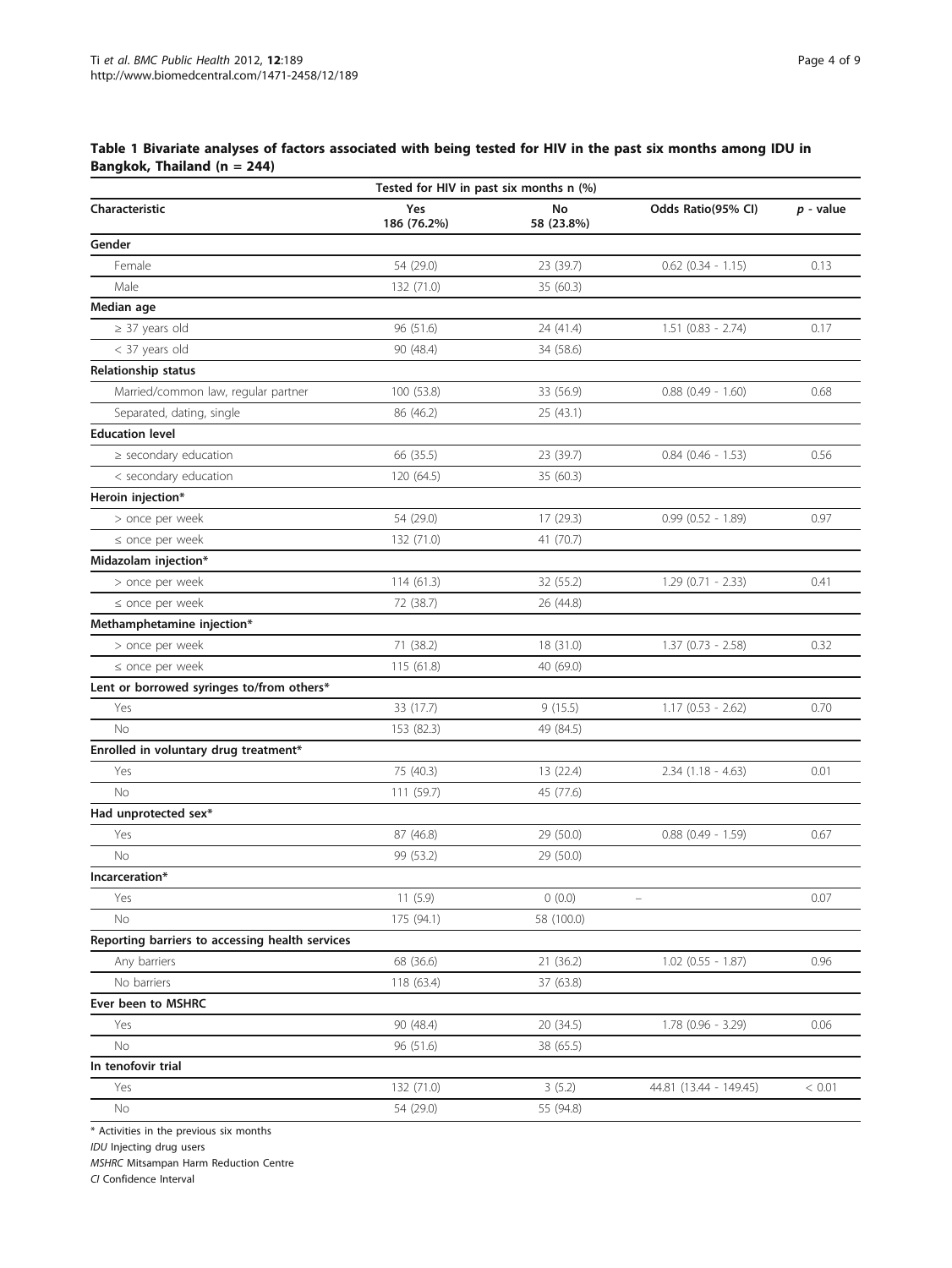## <span id="page-4-0"></span>Table 2 Bivariate analyses of factors associated with willingness to get free HIV testing at the MSHRC among IDU in Bangkok, Thailand ( $n = 244$ )

| Yes<br>No<br>Odds Ratio(95% CI)<br>$p$ - value<br>181 (74.2%)<br>63 (25.8%)<br>Female<br>49 (27.1)<br>28 (44.4)<br>$0.46$ $(0.26 - 0.84)$<br>0.01<br>Male<br>132 (72.9)<br>35 (55.6)<br>$\geq$ 37 years old<br>92 (50.8)<br>$1.29$ (0.73 - 2.30)<br>0.38<br>28 (44.4)<br>< 37 years old<br>89 (49.2)<br>35 (55.6)<br>Married/common law,<br>103 (56.9)<br>30 (47.6)<br>$1.45(0.82 - 2.58)$<br>0.20<br>regular partner<br>Separated, dating, single<br>78 (43.1)<br>33 (52.4)<br>$\ge$ secondary education<br>0.55<br>68 (37.6)<br>21 (33.3)<br>$1.20$ (0.66 - 2.20)<br>< secondary education<br>113 (62.4)<br>42 (66.7)<br>56 (30.9)<br>$1.43$ (0.74 - 2.77)<br>0.28<br>> once per week<br>15 (23.8)<br>$\le$ once per week<br>125 (69.1)<br>48 (76.2)<br>> once per week<br>113 (62.4)<br>33 (52.4)<br>$1.51$ (0.85 - 2.69)<br>0.16<br>68 (37.6)<br>30 (47.6)<br>0.23<br>> once per week<br>70 (38.7)<br>19 (30.2)<br>$1.46$ (0.79 - 2.70)<br>$\le$ once per week<br>111(61.3)<br>44 (69.8)<br>Yes<br>36 (19.9)<br>6(9.5)<br>$2.36$ (0.94 - 5.90)<br>0.06<br>57 (90.5)<br>No<br>145 (80.1)<br>Yes<br>72 (39.8)<br>16 (25.4)<br>$1.94(1.02 - 3.68)$<br>0.04<br>No<br>109 (60.22)<br>47 (74.6)<br>Yes<br>86 (47.5)<br>30 (47.6)<br>$1.00$ (0.56 - 1.77)<br>0.99<br>No<br>95 (52.5)<br>33 (52.4)<br>Yes<br>10(5.5)<br>1(1.6)<br>0.30<br>$3.63$ (0.45 - 28.91)<br>No<br>171 (94.5)<br>62 (98.4)<br>Reporting barriers to accessing health services<br>73 (40.3)<br>0.03<br>Any barriers<br>16(25.4)<br>$1.99(1.05 - 3.77)$<br>No barriers<br>108 (59.7)<br>47 (74.6)<br>Yes<br>94 (51.9)<br>16 (25.8)<br>$3.17(1.68 - 6.01)$<br>< 0.01<br>No<br>87 (48.1)<br>47 (74.6) |                                           | HIV testing at MSHRC<br>n(%) |  |  |
|---------------------------------------------------------------------------------------------------------------------------------------------------------------------------------------------------------------------------------------------------------------------------------------------------------------------------------------------------------------------------------------------------------------------------------------------------------------------------------------------------------------------------------------------------------------------------------------------------------------------------------------------------------------------------------------------------------------------------------------------------------------------------------------------------------------------------------------------------------------------------------------------------------------------------------------------------------------------------------------------------------------------------------------------------------------------------------------------------------------------------------------------------------------------------------------------------------------------------------------------------------------------------------------------------------------------------------------------------------------------------------------------------------------------------------------------------------------------------------------------------------------------------------------------------------------------------------------------------------------------------------------------------------------------|-------------------------------------------|------------------------------|--|--|
|                                                                                                                                                                                                                                                                                                                                                                                                                                                                                                                                                                                                                                                                                                                                                                                                                                                                                                                                                                                                                                                                                                                                                                                                                                                                                                                                                                                                                                                                                                                                                                                                                                                                     | Characteristic                            |                              |  |  |
|                                                                                                                                                                                                                                                                                                                                                                                                                                                                                                                                                                                                                                                                                                                                                                                                                                                                                                                                                                                                                                                                                                                                                                                                                                                                                                                                                                                                                                                                                                                                                                                                                                                                     | Gender                                    |                              |  |  |
|                                                                                                                                                                                                                                                                                                                                                                                                                                                                                                                                                                                                                                                                                                                                                                                                                                                                                                                                                                                                                                                                                                                                                                                                                                                                                                                                                                                                                                                                                                                                                                                                                                                                     |                                           |                              |  |  |
|                                                                                                                                                                                                                                                                                                                                                                                                                                                                                                                                                                                                                                                                                                                                                                                                                                                                                                                                                                                                                                                                                                                                                                                                                                                                                                                                                                                                                                                                                                                                                                                                                                                                     |                                           |                              |  |  |
|                                                                                                                                                                                                                                                                                                                                                                                                                                                                                                                                                                                                                                                                                                                                                                                                                                                                                                                                                                                                                                                                                                                                                                                                                                                                                                                                                                                                                                                                                                                                                                                                                                                                     | Median age                                |                              |  |  |
|                                                                                                                                                                                                                                                                                                                                                                                                                                                                                                                                                                                                                                                                                                                                                                                                                                                                                                                                                                                                                                                                                                                                                                                                                                                                                                                                                                                                                                                                                                                                                                                                                                                                     |                                           |                              |  |  |
|                                                                                                                                                                                                                                                                                                                                                                                                                                                                                                                                                                                                                                                                                                                                                                                                                                                                                                                                                                                                                                                                                                                                                                                                                                                                                                                                                                                                                                                                                                                                                                                                                                                                     |                                           |                              |  |  |
|                                                                                                                                                                                                                                                                                                                                                                                                                                                                                                                                                                                                                                                                                                                                                                                                                                                                                                                                                                                                                                                                                                                                                                                                                                                                                                                                                                                                                                                                                                                                                                                                                                                                     | <b>Relationship status</b>                |                              |  |  |
|                                                                                                                                                                                                                                                                                                                                                                                                                                                                                                                                                                                                                                                                                                                                                                                                                                                                                                                                                                                                                                                                                                                                                                                                                                                                                                                                                                                                                                                                                                                                                                                                                                                                     |                                           |                              |  |  |
|                                                                                                                                                                                                                                                                                                                                                                                                                                                                                                                                                                                                                                                                                                                                                                                                                                                                                                                                                                                                                                                                                                                                                                                                                                                                                                                                                                                                                                                                                                                                                                                                                                                                     |                                           |                              |  |  |
|                                                                                                                                                                                                                                                                                                                                                                                                                                                                                                                                                                                                                                                                                                                                                                                                                                                                                                                                                                                                                                                                                                                                                                                                                                                                                                                                                                                                                                                                                                                                                                                                                                                                     | <b>Education level</b>                    |                              |  |  |
|                                                                                                                                                                                                                                                                                                                                                                                                                                                                                                                                                                                                                                                                                                                                                                                                                                                                                                                                                                                                                                                                                                                                                                                                                                                                                                                                                                                                                                                                                                                                                                                                                                                                     |                                           |                              |  |  |
|                                                                                                                                                                                                                                                                                                                                                                                                                                                                                                                                                                                                                                                                                                                                                                                                                                                                                                                                                                                                                                                                                                                                                                                                                                                                                                                                                                                                                                                                                                                                                                                                                                                                     |                                           |                              |  |  |
|                                                                                                                                                                                                                                                                                                                                                                                                                                                                                                                                                                                                                                                                                                                                                                                                                                                                                                                                                                                                                                                                                                                                                                                                                                                                                                                                                                                                                                                                                                                                                                                                                                                                     | Heroin injection*                         |                              |  |  |
|                                                                                                                                                                                                                                                                                                                                                                                                                                                                                                                                                                                                                                                                                                                                                                                                                                                                                                                                                                                                                                                                                                                                                                                                                                                                                                                                                                                                                                                                                                                                                                                                                                                                     |                                           |                              |  |  |
|                                                                                                                                                                                                                                                                                                                                                                                                                                                                                                                                                                                                                                                                                                                                                                                                                                                                                                                                                                                                                                                                                                                                                                                                                                                                                                                                                                                                                                                                                                                                                                                                                                                                     |                                           |                              |  |  |
|                                                                                                                                                                                                                                                                                                                                                                                                                                                                                                                                                                                                                                                                                                                                                                                                                                                                                                                                                                                                                                                                                                                                                                                                                                                                                                                                                                                                                                                                                                                                                                                                                                                                     | Midazolam injection*                      |                              |  |  |
|                                                                                                                                                                                                                                                                                                                                                                                                                                                                                                                                                                                                                                                                                                                                                                                                                                                                                                                                                                                                                                                                                                                                                                                                                                                                                                                                                                                                                                                                                                                                                                                                                                                                     |                                           |                              |  |  |
|                                                                                                                                                                                                                                                                                                                                                                                                                                                                                                                                                                                                                                                                                                                                                                                                                                                                                                                                                                                                                                                                                                                                                                                                                                                                                                                                                                                                                                                                                                                                                                                                                                                                     | $\le$ once per week                       |                              |  |  |
|                                                                                                                                                                                                                                                                                                                                                                                                                                                                                                                                                                                                                                                                                                                                                                                                                                                                                                                                                                                                                                                                                                                                                                                                                                                                                                                                                                                                                                                                                                                                                                                                                                                                     | Methamphetamine injection*                |                              |  |  |
|                                                                                                                                                                                                                                                                                                                                                                                                                                                                                                                                                                                                                                                                                                                                                                                                                                                                                                                                                                                                                                                                                                                                                                                                                                                                                                                                                                                                                                                                                                                                                                                                                                                                     |                                           |                              |  |  |
|                                                                                                                                                                                                                                                                                                                                                                                                                                                                                                                                                                                                                                                                                                                                                                                                                                                                                                                                                                                                                                                                                                                                                                                                                                                                                                                                                                                                                                                                                                                                                                                                                                                                     |                                           |                              |  |  |
|                                                                                                                                                                                                                                                                                                                                                                                                                                                                                                                                                                                                                                                                                                                                                                                                                                                                                                                                                                                                                                                                                                                                                                                                                                                                                                                                                                                                                                                                                                                                                                                                                                                                     | Lent or borrowed syringes to/from others* |                              |  |  |
|                                                                                                                                                                                                                                                                                                                                                                                                                                                                                                                                                                                                                                                                                                                                                                                                                                                                                                                                                                                                                                                                                                                                                                                                                                                                                                                                                                                                                                                                                                                                                                                                                                                                     |                                           |                              |  |  |
|                                                                                                                                                                                                                                                                                                                                                                                                                                                                                                                                                                                                                                                                                                                                                                                                                                                                                                                                                                                                                                                                                                                                                                                                                                                                                                                                                                                                                                                                                                                                                                                                                                                                     |                                           |                              |  |  |
|                                                                                                                                                                                                                                                                                                                                                                                                                                                                                                                                                                                                                                                                                                                                                                                                                                                                                                                                                                                                                                                                                                                                                                                                                                                                                                                                                                                                                                                                                                                                                                                                                                                                     | Enrolled in voluntary drug treatment*     |                              |  |  |
|                                                                                                                                                                                                                                                                                                                                                                                                                                                                                                                                                                                                                                                                                                                                                                                                                                                                                                                                                                                                                                                                                                                                                                                                                                                                                                                                                                                                                                                                                                                                                                                                                                                                     |                                           |                              |  |  |
|                                                                                                                                                                                                                                                                                                                                                                                                                                                                                                                                                                                                                                                                                                                                                                                                                                                                                                                                                                                                                                                                                                                                                                                                                                                                                                                                                                                                                                                                                                                                                                                                                                                                     |                                           |                              |  |  |
|                                                                                                                                                                                                                                                                                                                                                                                                                                                                                                                                                                                                                                                                                                                                                                                                                                                                                                                                                                                                                                                                                                                                                                                                                                                                                                                                                                                                                                                                                                                                                                                                                                                                     | Had unprotected sex*                      |                              |  |  |
|                                                                                                                                                                                                                                                                                                                                                                                                                                                                                                                                                                                                                                                                                                                                                                                                                                                                                                                                                                                                                                                                                                                                                                                                                                                                                                                                                                                                                                                                                                                                                                                                                                                                     |                                           |                              |  |  |
|                                                                                                                                                                                                                                                                                                                                                                                                                                                                                                                                                                                                                                                                                                                                                                                                                                                                                                                                                                                                                                                                                                                                                                                                                                                                                                                                                                                                                                                                                                                                                                                                                                                                     |                                           |                              |  |  |
|                                                                                                                                                                                                                                                                                                                                                                                                                                                                                                                                                                                                                                                                                                                                                                                                                                                                                                                                                                                                                                                                                                                                                                                                                                                                                                                                                                                                                                                                                                                                                                                                                                                                     | Incarceration*                            |                              |  |  |
|                                                                                                                                                                                                                                                                                                                                                                                                                                                                                                                                                                                                                                                                                                                                                                                                                                                                                                                                                                                                                                                                                                                                                                                                                                                                                                                                                                                                                                                                                                                                                                                                                                                                     |                                           |                              |  |  |
|                                                                                                                                                                                                                                                                                                                                                                                                                                                                                                                                                                                                                                                                                                                                                                                                                                                                                                                                                                                                                                                                                                                                                                                                                                                                                                                                                                                                                                                                                                                                                                                                                                                                     |                                           |                              |  |  |
|                                                                                                                                                                                                                                                                                                                                                                                                                                                                                                                                                                                                                                                                                                                                                                                                                                                                                                                                                                                                                                                                                                                                                                                                                                                                                                                                                                                                                                                                                                                                                                                                                                                                     |                                           |                              |  |  |
|                                                                                                                                                                                                                                                                                                                                                                                                                                                                                                                                                                                                                                                                                                                                                                                                                                                                                                                                                                                                                                                                                                                                                                                                                                                                                                                                                                                                                                                                                                                                                                                                                                                                     |                                           |                              |  |  |
|                                                                                                                                                                                                                                                                                                                                                                                                                                                                                                                                                                                                                                                                                                                                                                                                                                                                                                                                                                                                                                                                                                                                                                                                                                                                                                                                                                                                                                                                                                                                                                                                                                                                     |                                           |                              |  |  |
|                                                                                                                                                                                                                                                                                                                                                                                                                                                                                                                                                                                                                                                                                                                                                                                                                                                                                                                                                                                                                                                                                                                                                                                                                                                                                                                                                                                                                                                                                                                                                                                                                                                                     | Ever been to MSHRC                        |                              |  |  |
|                                                                                                                                                                                                                                                                                                                                                                                                                                                                                                                                                                                                                                                                                                                                                                                                                                                                                                                                                                                                                                                                                                                                                                                                                                                                                                                                                                                                                                                                                                                                                                                                                                                                     |                                           |                              |  |  |
|                                                                                                                                                                                                                                                                                                                                                                                                                                                                                                                                                                                                                                                                                                                                                                                                                                                                                                                                                                                                                                                                                                                                                                                                                                                                                                                                                                                                                                                                                                                                                                                                                                                                     |                                           |                              |  |  |

\* Activities in the previous six months

IDU Injecting drug users

MSHRC Mitsampan Harm Reduction Centre

CI Confidence Interval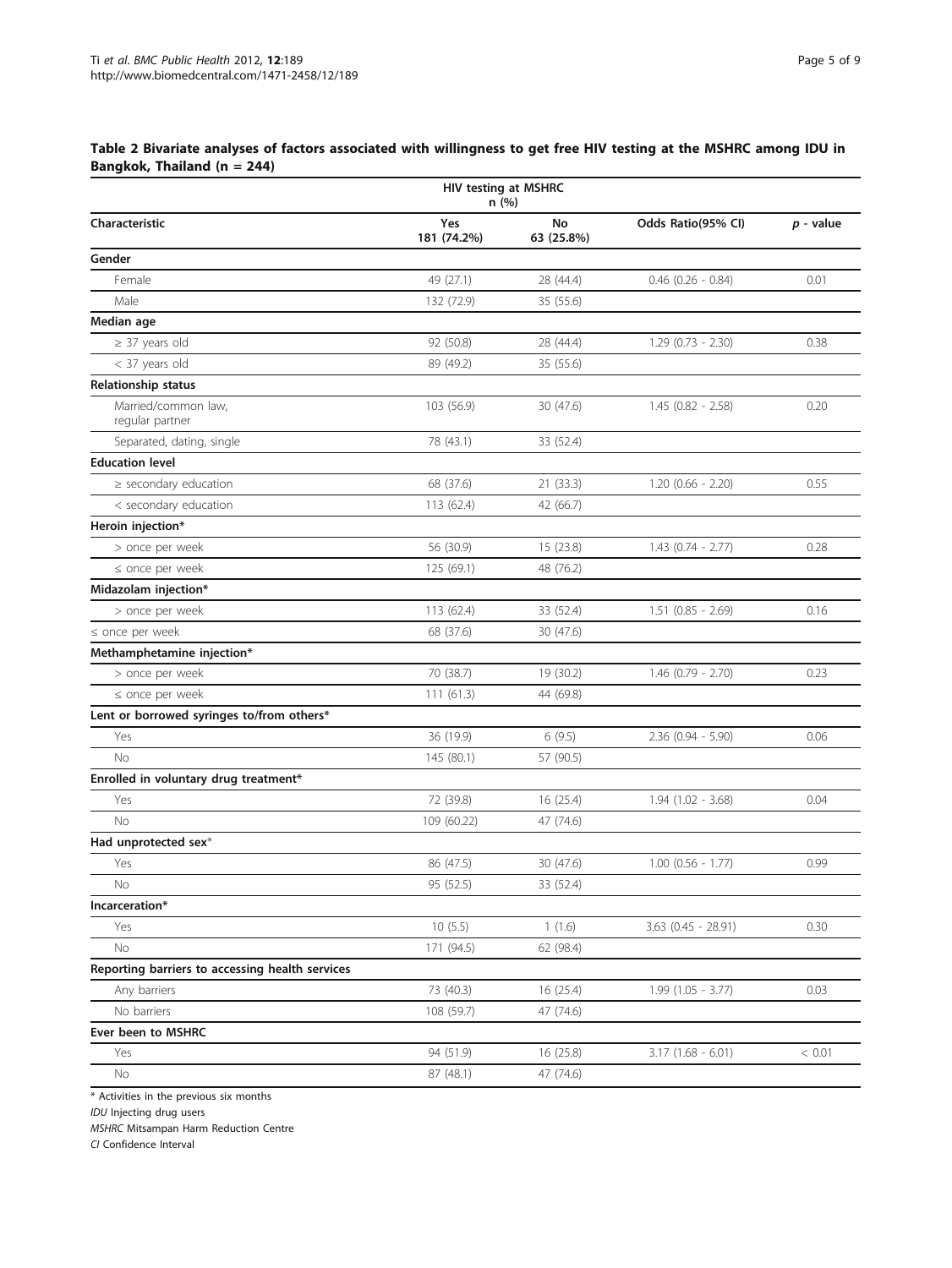<span id="page-5-0"></span>Table 3 Multivariate logistic regression analyses of factors associated with willingness to get free HIV testing at MSHRC among IDU in Bangkok, Thailand (n = 244)

| Variable                                        | Adjusted Odds Ratio (AOR) | 95% Confidence Interval (CI) | $p$ - value |
|-------------------------------------------------|---------------------------|------------------------------|-------------|
| Lent or borrowed syringes to/from others*       |                           |                              |             |
| (yes vs. no)                                    | 1.49                      | $(0.56 - 4.00)$              | 0.43        |
| Reporting barriers to accessing health services |                           |                              |             |
| (yes vs. no)                                    | 1.22                      | $(0.59 - 2.51)$              | 0.58        |
| Ever been to MSHRC                              |                           |                              |             |
| (yes vs. no)                                    | 2.42                      | $(1.21 - 4.85)$              | 0.01        |
| Gender (not enrolled in voluntary treatment*)   |                           |                              |             |
| (male vs. female)                               | 2.07                      | $(0.98 - 4.39)$              | 0.06        |
| Gender (enrolled in voluntary treatment*)       |                           |                              |             |
| (male vs. female)                               | 0.22                      | $(0.03 - 1.85)$              | 0.16        |
| Enrolled in voluntary drug treatment* (male)    |                           |                              |             |
| (yes vs. no)                                    | 1.01                      | $(0.46 - 2.18)$              | 0.99        |
| Enrolled in voluntary drug treatment* (female)  |                           |                              |             |
| (yes vs. no)                                    | 9.38                      | $(1.14 - 76.98)$             | 0.04        |

\*Activities in the previous six months

IDU Injection Drug Users

treatment being the more willing to get tested at the MSHRC.

We found that just over three-quarters (76.2%) of our sample of IDU had previously been tested for HIV in the past six months. Our findings are consistent with previous studies demonstrating fairly high levels of HIV testing in other middle-income settings contending with high rates of HIV infection among IDU, including Andhra Pradesh, India (89%) [\[22\]](#page-7-0) and St. Petersburg, Russia (76%) [[23\]](#page-7-0). However, our findings are inconsistent with previous studies that show low uptake of HIV testing among IDU in Asia [[13\]](#page-7-0). That said, it is unclear whether the high rate of testing observed here is partially a reflection of the existence of the tenofovir trial, as 55% of participants had enrolled in this study. Although HIV testing appears to be quite common among IDU in Bangkok, there were still a number of active drug-using participants who had not been tested in the past six months. Among the participants who were not tested for HIV, the majority perceived themselves to be HIV-negative even though they had engaged in at least one HIV risk behaviour in the past six months. This raises concern that some IDU in Thailand may be unaware of their HIV risk, indicating a need for intensified and targeted outreach, education and testing efforts to reach these individuals [[9,24\]](#page-7-0). Interestingly, our findings reveal that the type of illicit drugs injected (heroin, midazolam, and methamphetamine) was not associated with either of our outcome variables, suggesting that our findings are uniform across individuals who use different types of drugs.

UNODC recommends community-based, voluntary drug treatment programs across South East Asia as a substitute for incarceration and compulsory drug detention centres for IDU [[25](#page-7-0)]. Voluntary drug treatment programs, in particular opiate substitution therapy (OST), have been previously associated with a reduction in risky behaviour and HIV infection among IDU in various settings [[26-28\]](#page-7-0). Adding to the benefits of voluntary treatment, we found that participants who were enrolled in voluntary treatment were significantly more likely to get tested for HIV compared to those who were not enrolled in voluntary treatment. Our findings support the recommendation of the United States Centres for Disease Control and Prevention (US CDC) to integrate HIV testing services as part of voluntary drug treatment [[29\]](#page-7-0). However, concerns have been raised about the nature of current HIV testing in voluntary drug treatment centres in Thailand, as it has been reported that in some of these centres, HIV testing is mandatory and a condition of receiving services [[11\]](#page-7-0). Given that our study did not differentiate between mandatory and voluntary HIV testing in voluntary treatment programs, future research should seek to untangle this complex relationship. Nevertheless, in these settings, replacing the system of mandatory testing with voluntary HIV testing in these treatment programs may prove to be effective in increasing the proportion of IDU in Thailand who get tested, thereby allowing for early diagnosis, enhanced access to antiretroviral therapy (ART) treatment, and targeted education and interventions to control the spread of HIV [\[6](#page-7-0)].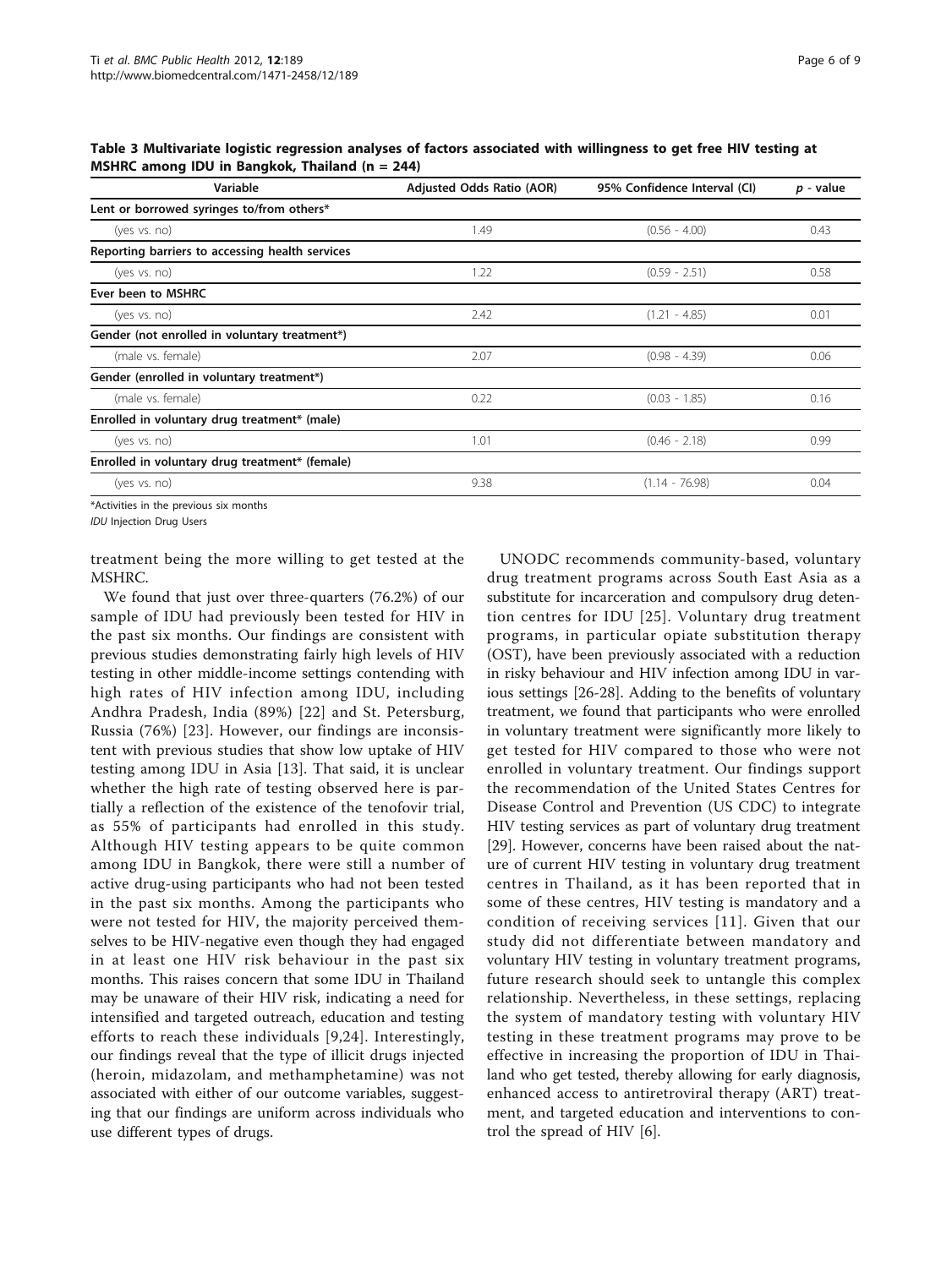In addition to being enrolled in voluntary drug treatment, being enrolled in the tenofovir trial was also positively associated with HIV testing among IDU. The tenofovir trial in Thailand, sponsored by the US CDC, was launched in 2005 in an attempt to examine the safety and efficacy of this antiretroviral drug. Currently, tenofovir (alone) is being provided to approximately 2,400 HIV-negative IDU and 17 drug treatment clinics across Bangkok [\[30](#page-7-0)]. Results of the US CDC-sponsored pre-exposure prophylaxis trial in Thailand are to be revealed in early 2012 [\[31](#page-7-0)]. The increased odds of HIV testing among IDU in the tenofovir trial could be attributed to the fact that all participants in the trial receive free rapid HIV testing on an ongoing basis. Although our findings show a positive association between being enrolled in the tenofovir trial and HIV testing, concerns have been expressed over the fact that the trial sites in Thailand failed to provide sterile syringes and needles to IDU participants [\[32](#page-7-0),[33\]](#page-7-0). Efforts to engage and consult with IDU community groups at an earlier stage of the trial design process may have helped alleviate these concerns and should be considered for future HIV prevention trials as a means of ensuring appropriate access to HIV prevention technologies among trial participants.

Internationally, peer outreach and peer-run initiatives have been shown to be successful in extending the reach and effectiveness of conventional public health programs, including those focused on preventing and treating HIV/AIDS among IDU [[14](#page-7-0),[34](#page-8-0),[35](#page-8-0)]. Since the launch of Thailand's 2003 "War on Drugs" campaign, the government has continued to rely on repressive approaches to drugs, including arbitrary arrests, blacklisting, drug planting by police, extrajudicial executions and other human rights violations of people involved with drugs [\[11](#page-7-0)[,36,37](#page-8-0)]. In this context, severe stigma and discrimination persist against Thai IDU, prompting many to avoid public health programs [\[37](#page-8-0)]. Additionally, problems related to stigmatizing attitudes of health care providers focused on IDU have been reported among Thai health professionals, including nursing students, which in turn likely adversely affects the willingness of IDU to access health care [[38](#page-8-0)]. Given these problems, the noted effectiveness of various peer-based methods for IDU, and the high willingness to access HIV testing at the MSHRC, peer-based HIV testing interventions for IDU may have high potential for success in this setting. In the present study, having been to the MSHRC previously was significantly and positively associated with willingness to get HIV testing at the centre. In an earlier study conducted on the MSHRC, results showed that the main reason IDU did not access the centre was the lack of knowledge of its existence [[16\]](#page-7-0). Therefore, future efforts should focus on increasing awareness of and improving access to the MSHRC and other drop-in centres like it. Since the focus of this paper was on willingness to get HIV testing at the MSHRC without specifying whether the testing was peer-delivered, future research efforts should seek to determine whether IDU would be willing to be tested by a peer either in the context of a drug-user-run harm reduction program or in other conventional health care settings.

Enrolment in voluntary drug treatment was also associated with willingness to get HIV testing at the MSHRC. As mentioned above, there was an interaction effect involving enrolment in voluntary treatment and gender, and willingness to get tested at the MSHRC. Among participants who were not enrolled in voluntary treatment, males were significantly more willing than females to get tested at the MSHRC, although this association did not reach conventional significance. Among female IDU, those engaged in treatment were significantly more willing to get tested at the MSHRC compared to those out of treatment. In light of these findings, future research should seek to unpack the gender dynamics surrounding addiction treatment enrolment and HIV testing behaviour within this setting.

This study has several limitations. First, because of the cross-sectional nature of the study, there is an inability to determine a temporal relationship between exposure and outcome, and therefore causation cannot be inferred. Second, the data collected were self-reported and may be subject to reporting biases. Socially desirable reporting as well as recall bias may affect reports of both risk behaviour and testing behaviour. Third, since the study sample was small and not randomly selected, the study may not be representative of Thai IDU. As well, our findings may not be generalizable to other populations of IDU. Lastly, because of the small sample size, there were wide intervals around some of the estimates reported.

## Conclusions

In the present study, we found high rates of HIV testing among Thai IDU. However, we found that among participants who were not tested for HIV, a high proportion had recently engaged in some form of HIV risk behaviour. We also observed a high rate of willingness to get free HIV testing at the MSHRC. Willingness to be tested was independently associated with having been to MSHRC, and among women, having been enrolled in voluntary drug treatment was also associated with willingness to be tested at the MSHRC. These findings highlight the need for ongoing educational efforts related to HIV transmission, as well opportunities to expand harm reduction strategies to include peer-led HIV testing for IDU in Thailand.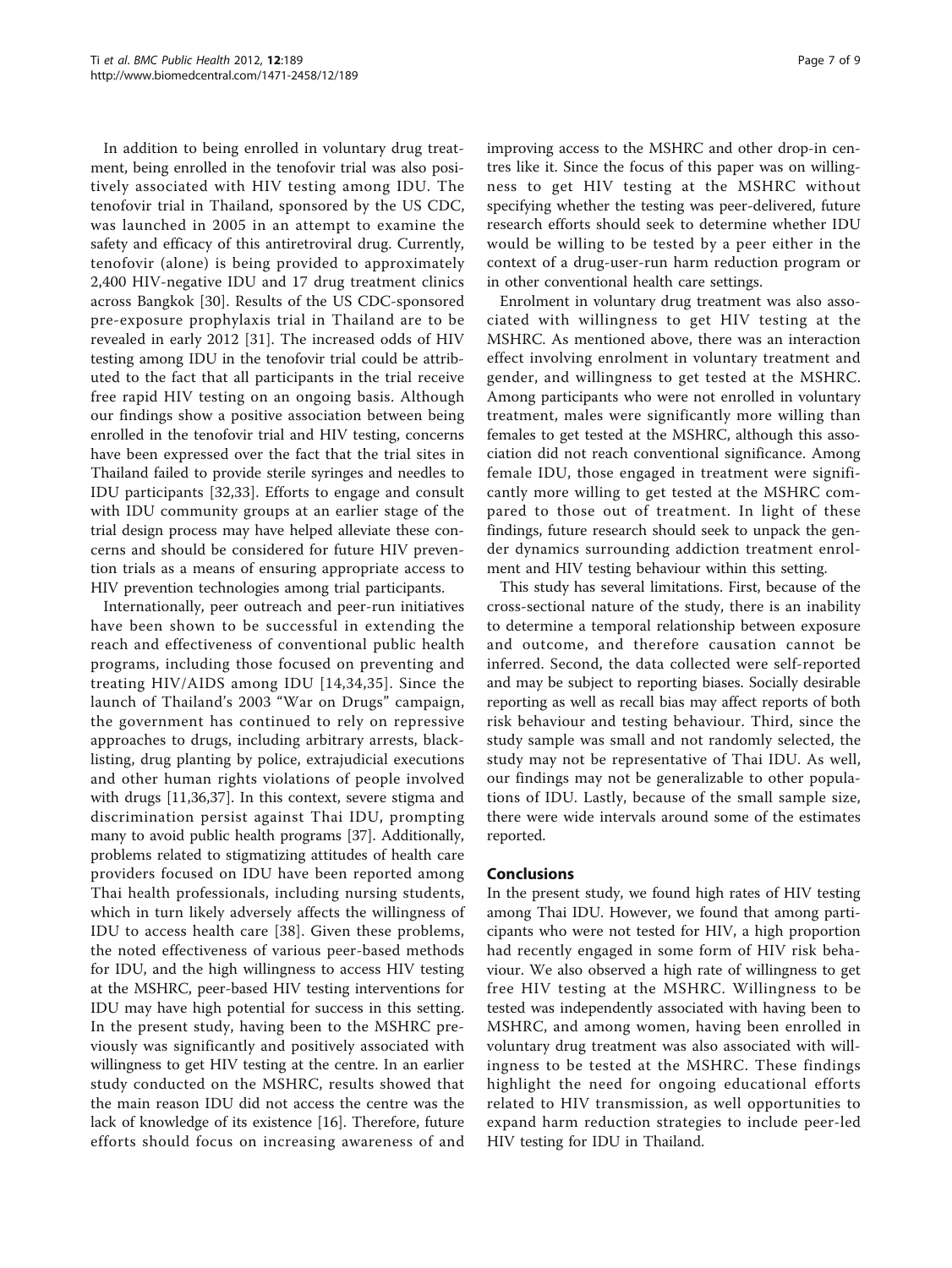#### <span id="page-7-0"></span>Acknowledgements

We would particularly like to thank the staff and volunteers at the Mitsampan Harm Reduction Centre for their support and Dr. Niyada Kiatying-Angsulee of the Social Pharmacy Research Unit, Faculty of Pharmaceutical Sciences, Chulalongkorn University, for her assistance with developing this project. We also thank Daniel Miles Kane, Deborah Graham, Tricia Collingham and Calvin Lai for their assistance with data management, and Prempreeda Pramoj Na Ayutthaya and Puripakorn Pakdirat for their assistance with data collection. Funding for this study was provided by the Michael Smith Foundation for Health Research. Michael Smith Foundation had no further role in the study design; in the collection, analysis and interpretation of data; in the writing of the report; or in the decision to submit the paper for publication.

#### Author details

<sup>1</sup> Faculty of Health Sciences, Simon Fraser University, Burnaby, Canada. <sup>2</sup>British Columbia Centre for Excellence in HIV/AIDS, St. Paul's Hospital, Vancouver, Canada. <sup>3</sup>Interdisciplinary Studies Program, University of British Columbia, Vancouver, Canada. <sup>4</sup>Thai AIDS Treatment Action Group, Bangkok, Thailand. <sup>5</sup>Department of Medicine, University of British Columbia, St. Paul's Hospital, Vancouver, Canada. <sup>6</sup>Urban Health Research Initiative, BC Centre for Excellence in HIV/AIDS, 608-1081 Burrard Street, Vancouver, BC V6Z 1Y6, Canada.

#### Authors' contributions

LT and TK designed the study. EF conducted the statistical analyses. LT drafted the manuscript and incorporated all suggestions from all the coauthors. All authors made significant contributions to the conception of the analyses, interpretation of the data, and drafting of the manuscript. All authors read and approved the final manuscript.

#### Competing interests

The authors declare that they have no competing interests.

#### Received: 10 November 2011 Accepted: 13 March 2012 Published: 13 March 2012

#### References

- 1. Joint United Nations Programme on HIV/AIDS (UNAIDS): Global report: UNAIDS report on the global AIDS epidemic. 2010 [\[http://www.unaids.](http://www.unaids.org/globalreport/Global_report.htm) [org/globalreport/Global\\_report.htm\]](http://www.unaids.org/globalreport/Global_report.htm).
- 2. Mathers BM, Degenhardt L, Phillips B, Wiessing L, Hickman M, Strathdee SA, Wodak A, Panda S, Tyndall M, Toufik A, Mattick RP: [Global epidemiology of](http://www.ncbi.nlm.nih.gov/pubmed/18817968?dopt=Abstract) [injecting drug use and HIV among people who inject drugs: a](http://www.ncbi.nlm.nih.gov/pubmed/18817968?dopt=Abstract) [systematic review.](http://www.ncbi.nlm.nih.gov/pubmed/18817968?dopt=Abstract) Lancet 2008, 372:1733-1745.
- 3. McInnes CW, Druyts E, Harvard SS, Gilbert M, Tyndall MW, Lima VD, Wood E, Montaner J, Hogg RS: HIV/AIDS in Vancouver, British Columbia: a growing epidemic. Harm Reduct J 2009, 6(5).
- 4. Reid S: Injection drug use, unsafe medical injections, and HIV in Africa: a systematic review. Harm Reduct J 2009, 6(24).
- 5. De Cock KM, Bunnell R, Mermin J: [Unfinished business Expanding HIV](http://www.ncbi.nlm.nih.gov/pubmed/16452554?dopt=Abstract) [testing in developing countries.](http://www.ncbi.nlm.nih.gov/pubmed/16452554?dopt=Abstract) N Engl J Med 2006, 354(5):440-442.
- 6. Girardi E, Sabin CA, Monforte AD: [Late diagnosis of HIV infection:](http://www.ncbi.nlm.nih.gov/pubmed/17713423?dopt=Abstract) [epidemiological features, consequences and strategies to encourage](http://www.ncbi.nlm.nih.gov/pubmed/17713423?dopt=Abstract) [earlier testing.](http://www.ncbi.nlm.nih.gov/pubmed/17713423?dopt=Abstract) J Acquir Immune Defic Syndr 2007, 46:S3-S8.
- 7. Montaner JS, Hogg R, Wood E, Kerr T, Tyndall M, Levy AR, Harrigan PR: [The](http://www.ncbi.nlm.nih.gov/pubmed/16890841?dopt=Abstract) [case for expanding access to highly active antiretroviral therapy to curb](http://www.ncbi.nlm.nih.gov/pubmed/16890841?dopt=Abstract) [the growth of the HIV epidemic.](http://www.ncbi.nlm.nih.gov/pubmed/16890841?dopt=Abstract) Lancet 2006, 368:531-536.
- 8. Ford K, Wirawan DN, Sumantera GM, Sawitri AA, Stahre M: [Voluntary HIV](http://www.ncbi.nlm.nih.gov/pubmed/15585426?dopt=Abstract) [testing, disclosure, and stigma among injection drug users in Bali,](http://www.ncbi.nlm.nih.gov/pubmed/15585426?dopt=Abstract) [Indonesia.](http://www.ncbi.nlm.nih.gov/pubmed/15585426?dopt=Abstract) AIDS Educ Prev 2004, 16(6):487-498.
- Kellerman SE, Lehman JS, Lansky A, et al: [HIV testing within at-risk](http://www.ncbi.nlm.nih.gov/pubmed/12394799?dopt=Abstract) [populations in the United States and the reasons for seeking or](http://www.ncbi.nlm.nih.gov/pubmed/12394799?dopt=Abstract) [avoiding HIV testing.](http://www.ncbi.nlm.nih.gov/pubmed/12394799?dopt=Abstract) J Acquir Immune Defic Syndr 2002, 31:202-210.
- 10. United Nations Development Programme (UNDP): Thailand's Response to HIV/AIDS: Progress and Challenges. 2006 [\[http://www.undp.or.th/](http://www.undp.or.th/download/HIV_AIDS_FullReport_ENG.pdf) [download/HIV\\_AIDS\\_FullReport\\_ENG.pdf\]](http://www.undp.or.th/download/HIV_AIDS_FullReport_ENG.pdf).
- 11. Human Rights Watch: Deadly denial: barriers to HIV/AIDS treatment for people who use drugs in Thailand. (No. 17). 2007 [[http://www.hrw.org/](http://www.hrw.org/en/reports/2007/11/28/deadly-denial) [en/reports/2007/11/28/deadly-denial](http://www.hrw.org/en/reports/2007/11/28/deadly-denial)].
- 12. Rhodes T, Singer M, Bourgois P, Friedman SR, Strathdee SA: Soc Sci Med 2005, 61(1026):1044.
- 13. United Nations Office on Drugs and Crime (UNODC): Scaling up HIV testing and counselling for injecting drug users and in prison settings. IHRA Conference 2008 [\[http://www.ihra.net/uploads/downloads/](http://www.ihra.net/uploads/downloads/Conferences/Archive/Barcelona2008/2008_Monday_DoubleConcurrent_Higgins.pdf) [Conferences/Archive/Barcelona2008/](http://www.ihra.net/uploads/downloads/Conferences/Archive/Barcelona2008/2008_Monday_DoubleConcurrent_Higgins.pdf) 2008 Monday DoubleConcurrent Higgins.pdf].
- 14. Broadhead RS, Heckathorn DD, Weakliem DL, Anthony DL, Madray H, Mills RJ, Hughes J: [Harnessing peer networks as an instrument for AIDS](http://www.ncbi.nlm.nih.gov/pubmed/9722809?dopt=Abstract) [prevention: results from a peer-driven intervention.](http://www.ncbi.nlm.nih.gov/pubmed/9722809?dopt=Abstract) Public Health Rep 1998, 113:42-57.
- 15. van Empelen P, Kok G, van Kesteren NM, van den Borne B, Bos AE, Schaalma HP: [Effective methods to change sex-risk among drug users: A](http://www.ncbi.nlm.nih.gov/pubmed/12948569?dopt=Abstract) [review of psychosocial interventions.](http://www.ncbi.nlm.nih.gov/pubmed/12948569?dopt=Abstract) Soc Sci Med 2003, 57:1593-1608.
- 16. Kerr T, Hayashi K, Fairbairn N, Kaplan K, Suwannawong P, Zhang R, Wood E: [Expanding the reach of harm reduction in Thailand: experiences with a](http://www.ncbi.nlm.nih.gov/pubmed/19766474?dopt=Abstract) [drug user-run drop-in centre.](http://www.ncbi.nlm.nih.gov/pubmed/19766474?dopt=Abstract) Int J Drug Policy 2010, 21:255-258.
- 17. Aitken CK, Kerger M, Crofts N: [Peer-delivered hepatitis C testing and](http://www.ncbi.nlm.nih.gov/pubmed/12189002?dopt=Abstract) [counseling - a means of improving the health of injecting drug users.](http://www.ncbi.nlm.nih.gov/pubmed/12189002?dopt=Abstract) Drug Alcohol Rev 2002, 21(1):33-38.
- 18. Walsh N, Gibbie TM, Higgs P: [The development of peer-educator-based](http://www.ncbi.nlm.nih.gov/pubmed/18264883?dopt=Abstract) [harm reduction programmes in northern Vietnam.](http://www.ncbi.nlm.nih.gov/pubmed/18264883?dopt=Abstract) Drug Alcohol Rev 2008, 27:200-203.
- 19. UNAIDS: UNAIDS/WHO policy statement on HIV testing. 2004 [[http://](http://www.who.int/hiv/pub/vct/en/hivtestingpolicy04.pdf) [www.who.int/hiv/pub/vct/en/hivtestingpolicy04.pdf\]](http://www.who.int/hiv/pub/vct/en/hivtestingpolicy04.pdf).
- 20. World Health Organization (WHO): Improving HIV Testing and Counselling Services. 2011 [\[http://whqlibdoc.who.int/hq/2011/WHO\\_HIV\\_11.01\\_eng.](http://whqlibdoc.who.int/hq/2011/WHO_HIV_11.01_eng.pdf) [pdf](http://whqlibdoc.who.int/hq/2011/WHO_HIV_11.01_eng.pdf)].
- 21. Kawichai S, Celentano DD, Vongchak T, Beyrer C, Suriyanon V, Razak MH, Srirak N, Rungruengthanakit K, Jittiwutikarn J: [HIV voluntary counseling](http://www.ncbi.nlm.nih.gov/pubmed/16394851?dopt=Abstract) [and testing and HIV incidence in male injecting drug users in northern](http://www.ncbi.nlm.nih.gov/pubmed/16394851?dopt=Abstract) [Thailand: Evidence of an urgent need for HIV prevention.](http://www.ncbi.nlm.nih.gov/pubmed/16394851?dopt=Abstract) J Acquir Immune Defic Syndr 2006, 41(2):186-193.
- 22. UNAIDS: UNGASS Country Progress Report: India. 2010 [\[http://www.](http://www.unaids.org/en/dataanalysis/monitoringcountryprogress/2010progressreportssubmittedbycountries/india_2010_country_progress_report_en.pdf) [unaids.org/en/dataanalysis/monitoringcountryprogress/2010progressreports](http://www.unaids.org/en/dataanalysis/monitoringcountryprogress/2010progressreportssubmittedbycountries/india_2010_country_progress_report_en.pdf) [submittedbycountries/india\\_2010\\_country\\_progress\\_report\\_en.pdf\]](http://www.unaids.org/en/dataanalysis/monitoringcountryprogress/2010progressreportssubmittedbycountries/india_2010_country_progress_report_en.pdf).
- 23. Niccolai LM, Toussova OV, Verevochkin SV, Barbour R, Heimer R, Kozlov AP: [High HIV prevalence, suboptimal HIV testing, and low knowledge of](http://www.ncbi.nlm.nih.gov/pubmed/18843531?dopt=Abstract) [HIV-positive serostatus among injection drug users in St. Petersburg,](http://www.ncbi.nlm.nih.gov/pubmed/18843531?dopt=Abstract) [Russia.](http://www.ncbi.nlm.nih.gov/pubmed/18843531?dopt=Abstract) AIDS Behav 2010, 14:932-941.
- 24. Coyle SL, Needle RH, Normand J: [Outreach-based HIV prevention for](http://www.ncbi.nlm.nih.gov/pubmed/9722807?dopt=Abstract) [injecting drug users0: a review of published outcome data.](http://www.ncbi.nlm.nih.gov/pubmed/9722807?dopt=Abstract) Public Health Rep 1998, 113:19-30.
- 25. Bezziccheri S: HIV/AIDS and custodial settings in South East Asia: An exploratory review into the issue of HIV/AIDS and custodial settings in Cambodia, China, Lao PDR, Myanmar, Thailand and Viet Nam. (Internal Document No. 10). Thailand: UNODC; 2006 [[http://www.aidslex.org/](http://www.aidslex.org/site_documents/PR-0043E.pdf) [site\\_documents/PR-0043E.pdf](http://www.aidslex.org/site_documents/PR-0043E.pdf)].
- 26. Corsi KF, Lehman WK, Booth RE: [The effect of methadone maintenance](http://www.ncbi.nlm.nih.gov/pubmed/19150202?dopt=Abstract) [on positive outcomes for opiate injection drug users.](http://www.ncbi.nlm.nih.gov/pubmed/19150202?dopt=Abstract) J Subst Abuse Treat 2009, 37:120-126.
- 27. Gibson DR, Flynn NM, McCarthy JJ: [Effectiveness of methadone treatment](http://www.ncbi.nlm.nih.gov/pubmed/10513638?dopt=Abstract) [in reducing HIV risk behavior and HIV seroconversion among injecting](http://www.ncbi.nlm.nih.gov/pubmed/10513638?dopt=Abstract) [drug users.](http://www.ncbi.nlm.nih.gov/pubmed/10513638?dopt=Abstract) AIDS 1999, 13:1807-1818.
- 28. Millson P, Challacombe L, Villeneuve PJ, Strike CJ, Fischer B, Myers T, Shore R, Hopkins S: [Reduction in injection-related HIV risk after 6 months](http://www.ncbi.nlm.nih.gov/pubmed/17411415?dopt=Abstract) [in a low-threshold methadone treatment program.](http://www.ncbi.nlm.nih.gov/pubmed/17411415?dopt=Abstract) AIDS Educ Prev 2007, 19(2):124-136.
- 29. US CDC: Linking HIV prevention services and substance abuse treatment programs. 2002 [[http://www.cdc.gov/idu\]](http://www.cdc.gov/idu).
- US CDC: CDC Trials: Pre-exposure Prophylaxis for HIV Prevention. 2010 [<http://www.cdc.gov/hiv/prep/resources/factsheets/pdf/prep.pdf>].
- 31. US CDC: CDC Trials: Pre-exposure Prophylaxis for HIV Prevention. 2011 [[http://www.cdc.gov/hiv/prep/pdf/PrEP\\_TrialsFactSheet.pdf](http://www.cdc.gov/hiv/prep/pdf/PrEP_TrialsFactSheet.pdf)].
- 32. Chua A, Ford N, Wilson D, Cawthorne P: [The tenofovir pre-exposure](http://www.ncbi.nlm.nih.gov/pubmed/16231979?dopt=Abstract) prophylaxis [trial in Thailand: Researchers should show more openness in](http://www.ncbi.nlm.nih.gov/pubmed/16231979?dopt=Abstract) [their engagement with the community.](http://www.ncbi.nlm.nih.gov/pubmed/16231979?dopt=Abstract) PLoS Med 2005, 2(10):e346-e347.
- Jintarkanon S, Nakapiew S, Tienudom N, Suwannawong P, Wilson D [Unethical clinical trials in Thailand: a community response.](http://www.ncbi.nlm.nih.gov/pubmed/15885289?dopt=Abstract) Lancet 2005, 365:1617-1618.